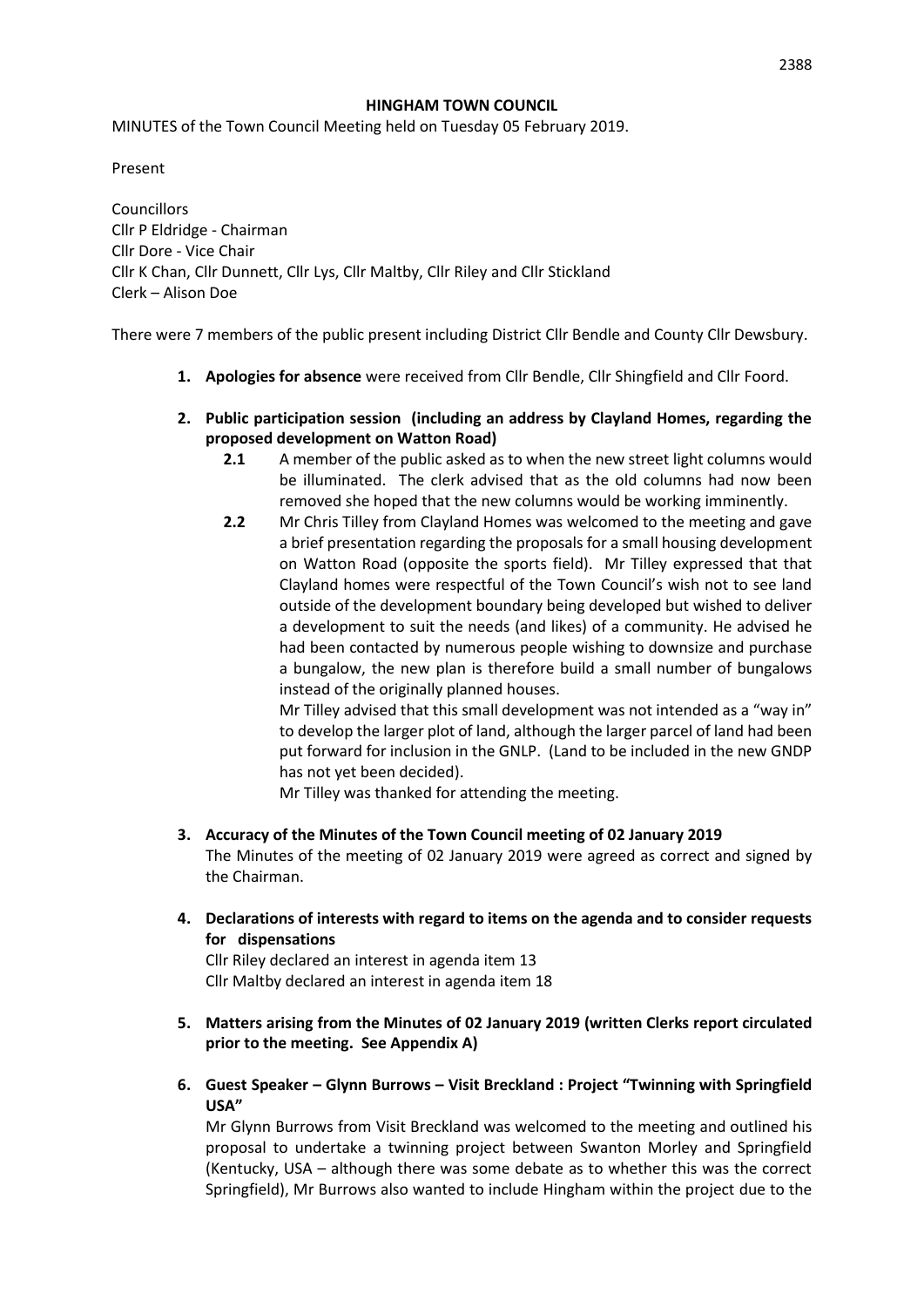town's connection with Lincoln. Mr Burrows envisaged the twinning would enable beneficial connections between organisations and businesses of the two/three communities.

The Council agreed that the Chairman (Cllr Eldridge) should make contact with the Chairman on Swanton Morley Parish Council to discuss this further. Mr Burrows was thanked for attending the meeting.

# **7. Working party reports**

# **(carried forward from the Town Council meeting of 02 January 2019)**

**7.1 Proposal to NOT have Markets in 2019 (to avoid the additional work load being that it is an election year, and the Clerk undertaking the CiLCA qualification).**

> The Chairman confirmed that he had spoken with 2 residents who were keen to be involved in organising markets and events in Hingham. It was noted that due to the elections it was unknown who would be on the Council and may be willing to be involved in an Events Working Party. It was also noted that the Clerk would not have additional working capacity to organise events due to undertaking the CiLCA qualification. It was agreed that no Markets should be organised by the Town Council during 2019.

# **7.2 Proposal to dissolve the current Events Working Party**

It was agreed to dissolve the current Events Working Party. It was noted that later in the year a new working party could be formed to look at organising events in 2020.

## **8. To receive reports from representatives on external bodies**

Lincoln Social Centre – it was reported by the Clerk that the Lincoln Social Centre Committee have given permission for the Town Council to undertake resurfacing work within the Lincoln Hall Carpark boundary (incorporating improvements to the containment of rose garden). The Lincoln Social Centre Committee also asked for the Town Council's opinion regarding the possibility of a new build on the land where the library is, to house the library, a museum, Town Council, and some kind of youth venue. The Town Council discussed that in principle a larger integrated community facility would be ideal, but concerns were raised regarding parking provision for a larger building, as the current car park is often not large enough to accommodate users of the hall. Concerns were also raised regarding funding for such a project, County Cllr Dewsbury advised that there was no financial resource available from County Council to fund the project. It was also noted that land in the vicinity of the Lincoln Hall falls under different ownership, being the Town Council, the Lincoln Hall and the Bowls Club. It was suggested that as a starting point the Lincoln Social Centre Committee talk to South Norfolk Planning department.

# **9 General Correspondence (information/circulars etc)**

- **9.1.1 South Norfolk Council – Election Information**
- **9.1.2 South Norfolk Council/Met Office – Winter Ready Campaign**
- **9.1.3 South Norfolk Council's Big Litter Pick Scheme 2019**
- **9.1.4 South Norfolk Council Help Hub Bulletin**
- **9.1.5 South Norfolk Council – Free Funding Workshop Funday** (details forwarded to Lincoln Social Centre Committee and Hingham Youth Café)
- **9.1.6 Councillors invitation to –Club 99 ATTLEBOROUGH SUMMER PLAYSCHEME Annual Meeting**
- **9.1.7 Norfolk County Council - Briefing: latest proposals for a new Early Childhood and Family Service**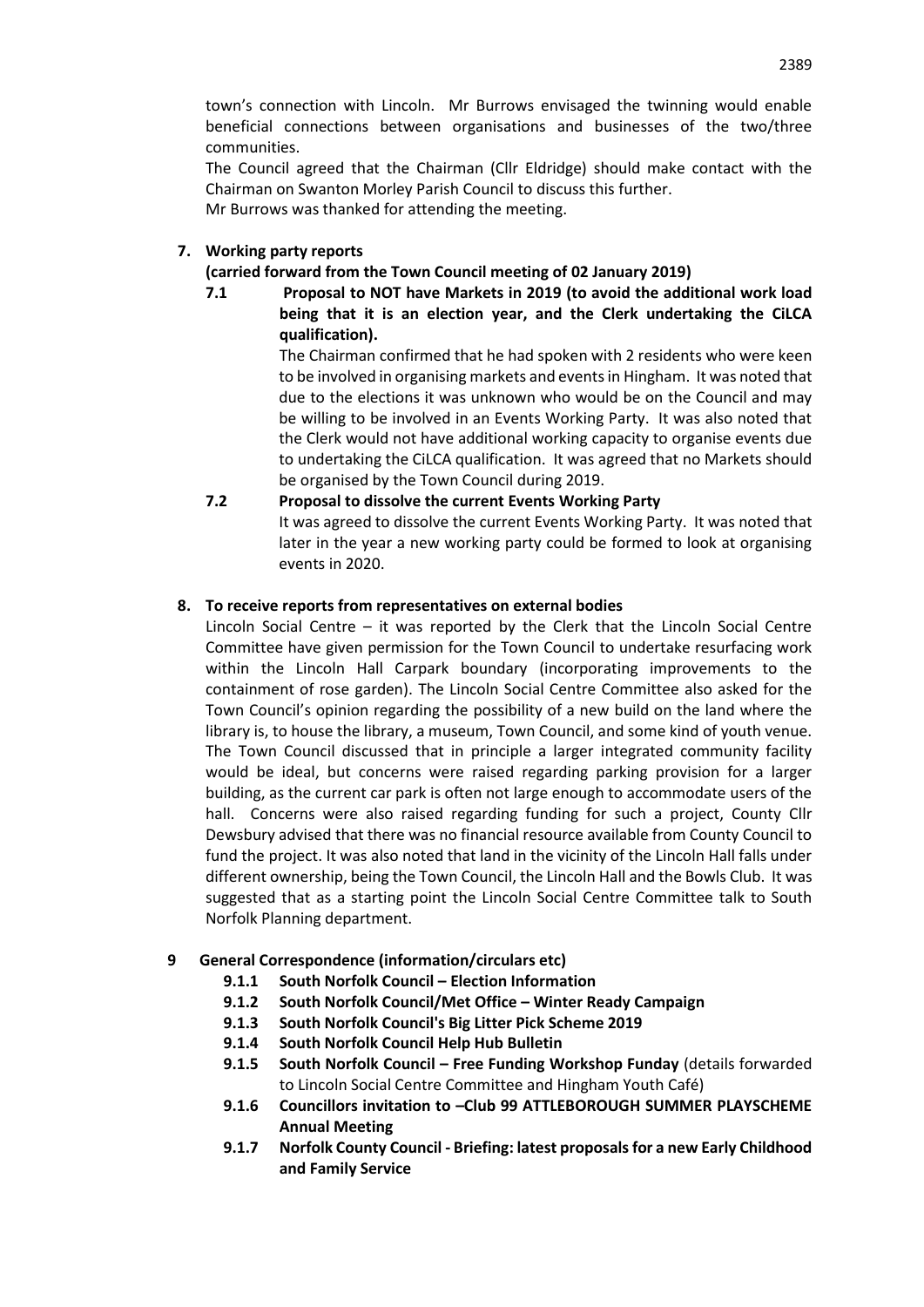- **9.1.8 Norfolk County Council - TEMPORARY TRAFFIC RESTRICTION ORDER – Attleborough Road – 04 February – 06 February 2019**
- **9.1.9 Norfolk County Council - Section 31 (6) Highways Act 1980 Deposits and Statements and Section 15A (1) Commons Act 2006 Deposits - Hardingham Estate**
- **9.1.10 Norfolk Accident Rescue Service - information**
- **9.1.11 Rev. Colin Reed – Open Gardens**

**9.2– Correspondence (not for public inspection) as addressed directly to Hingham Town Council**

**9.2.1 Norfolk County Council - Response regarding Flooding Concerns - Seamere Road**

> Flood Officers had met with the resident who had raised flooding concerns and advised that they had written to the riparian owner of the ditch and requested they undertake maintenance to the water course i.e. removal of leaf litter, twigs/branches and clearance of the culverted sections. The Council expressed concern regarding the ongoing maintenance and any enforcement to ensure that the ditch is kept clear. It was also expressed to County Cllr Dewsbury that the concerns regarding flooding were raised prior to the Hops development being built and that these concerns remain.

**9.3– To discuss any required responses/actions in relation to any item(s) of correspondence**  No further actions required.

## **10 District Councillor's report**

District Cllr Bendle reported that South Norfolk Council Cabinet recommended a £5.00 Council Tax increase on a band D property. The Council are not looking to cut services, each department has been asked to make 10% savings and the Council are looking to invest more and be more commercial. Leisure centres now almost running at "cost neutral" and are looking to provide more services to the disadvantaged.

Cllr Bendle reported that £900,000 had been allocated for investment in disabled facility improvements, including for quick onset illnesses and short term use and a speeded up grant process.

## **11 County Councillor's report**

County Cllr Dewsbury reported that the Leader of Norfolk County Council had written to Central Government to express that the Council cannot continue to manage on less money. Norfolk County Council are trying to make money go further by looking at use of and sharing buildings. NCC are converting 3 empty buildings into special needs schools which will provide schools nearer to children who need to access them and therefore reducing travel time and costs.

The Council are launching an anti-fly tipping initiative to try to help keep rural areas clean and tidy.

Libraries and museums will be providing half term activities for children.

#### **12. Planning Decisions**

- 12.1 2019/0026 Discharge of conditions 3 details of windows and doors & 4 roof light of planning permission 2018/0542/H – Seamere, Seamere Road Hingham Norfolk NR9 4LP - Approved
- 12.2 2018/2808 Erection of first floor front extension, open porch and single storey side extension 30 Oak Lane Hingham Norfolk NR9 4JY - Approval with Conditions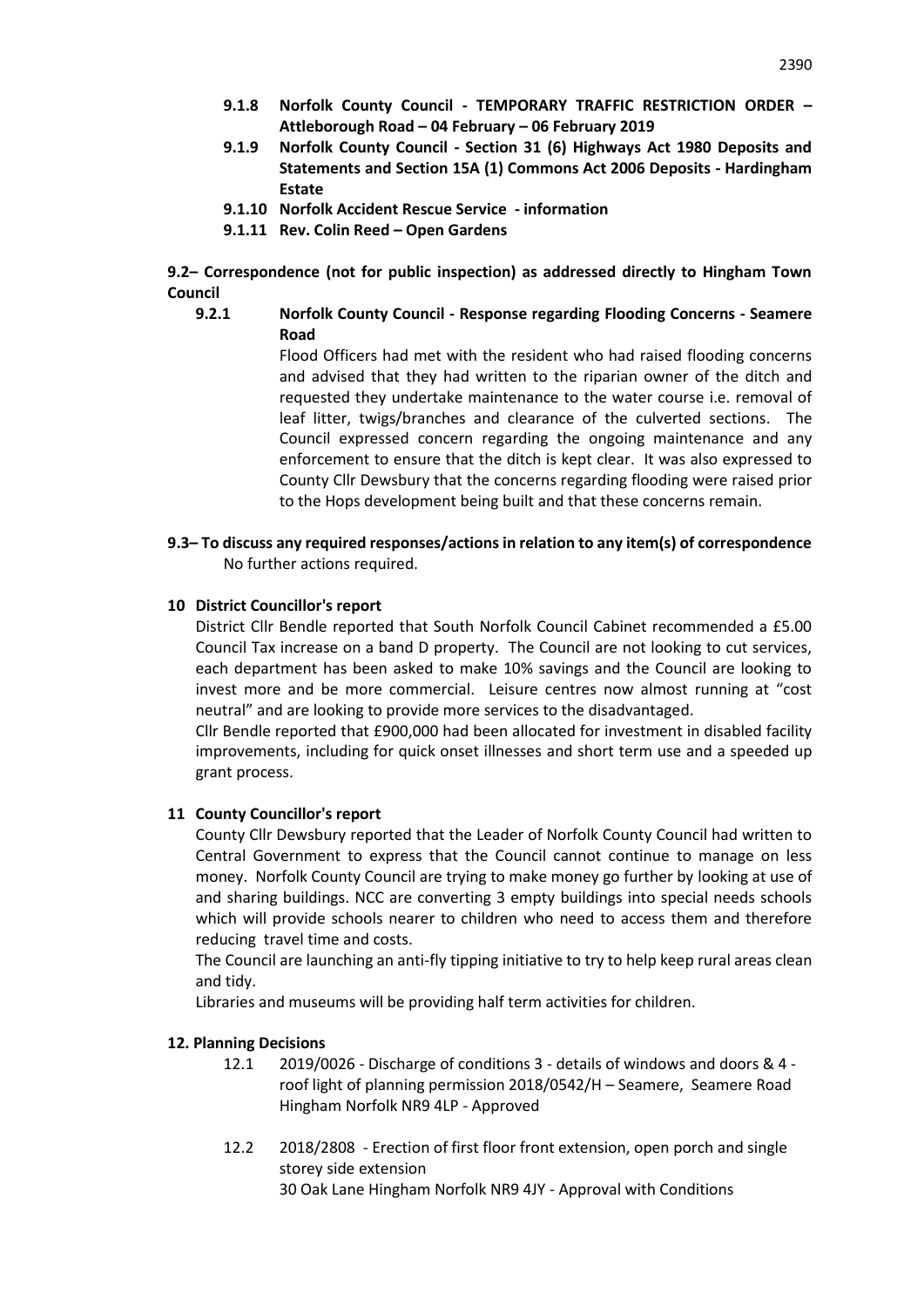- 12.3 2018/2678 Proposed 2 no. detached dwellings with integral garages Land South East Of Rectory Gardens Hingham Norfolk - Refusal
- 12.4 2018/2700 Proposed loft conversion with new velux rooflights 9 Springfield Way Hingham Norfolk NR9 4PR - Approval with Conditions
- 12.5 2018/2592 Proposed side and rear extension to replace large workshop 4 Folly Lane Hingham Norfolk NR9 4JE - Approval with Conditions
- 12.6 2018/2550 Modification to existing conservatory and construction of a glazed link between existing building and new proposed office areas. - 3 Dereham Road Hingham NR9 4HU - Approval with Conditions
- 12.7 2018/2361 Two storey rear extension and internal alterations to garage to re-locate kitchen 35 Hardingham Street Hingham Norfolk NR9 4JB - Approval with Conditions
- 12.8 2018/2530 Residential development of up to 10 dwellings Land South Of Watton Road Hingham Norfolk - WITHDRAWN

## **13. Planning Applications (as notified by SNC for consultation)**

- **13.1 2019/0114 - Replacement of existing rear door. Kingsley Cottage 14 The Fairland Hingham Norfolk NR9 4HN** The Council agreed to recommend approval.
- **13.2 2019/0081 - Change of covering material for proposed flat roof (Erection of new single storey rear extension and alterations - 2018/0543) Seamere, Seamere Road Hingham Norfolk NR9 4LP** The Council agreed to recommend approval.
- **13.3 2019/0085 - Change of use from light industrial to retail use. Unit 5 Ironside Way Hingham Norfolk NR9 4LF** The Council agreed to recommend approval.
- **13.4 2019/0060 & 2019/0061 Erection of detached double garage White Lodge Farm Hardingham Road Hingham NR9 4LY** The Council agreed to recommend approval.
- **13.5 2019/0257 - Two storey rear extension 54 Muir Drive Hingham Norfolk NR9 4PQ**  The Council agreed to recommend approval.

## *14. (other planning applications where the Town Council is not a consultee – for information only)*

*14.1 2019/0103 - Fell - Ash x 4 and Goat Willow. Replacement species to be decided Mistletoe Cottage 4 Pitts Square Hingham NR9 4LD*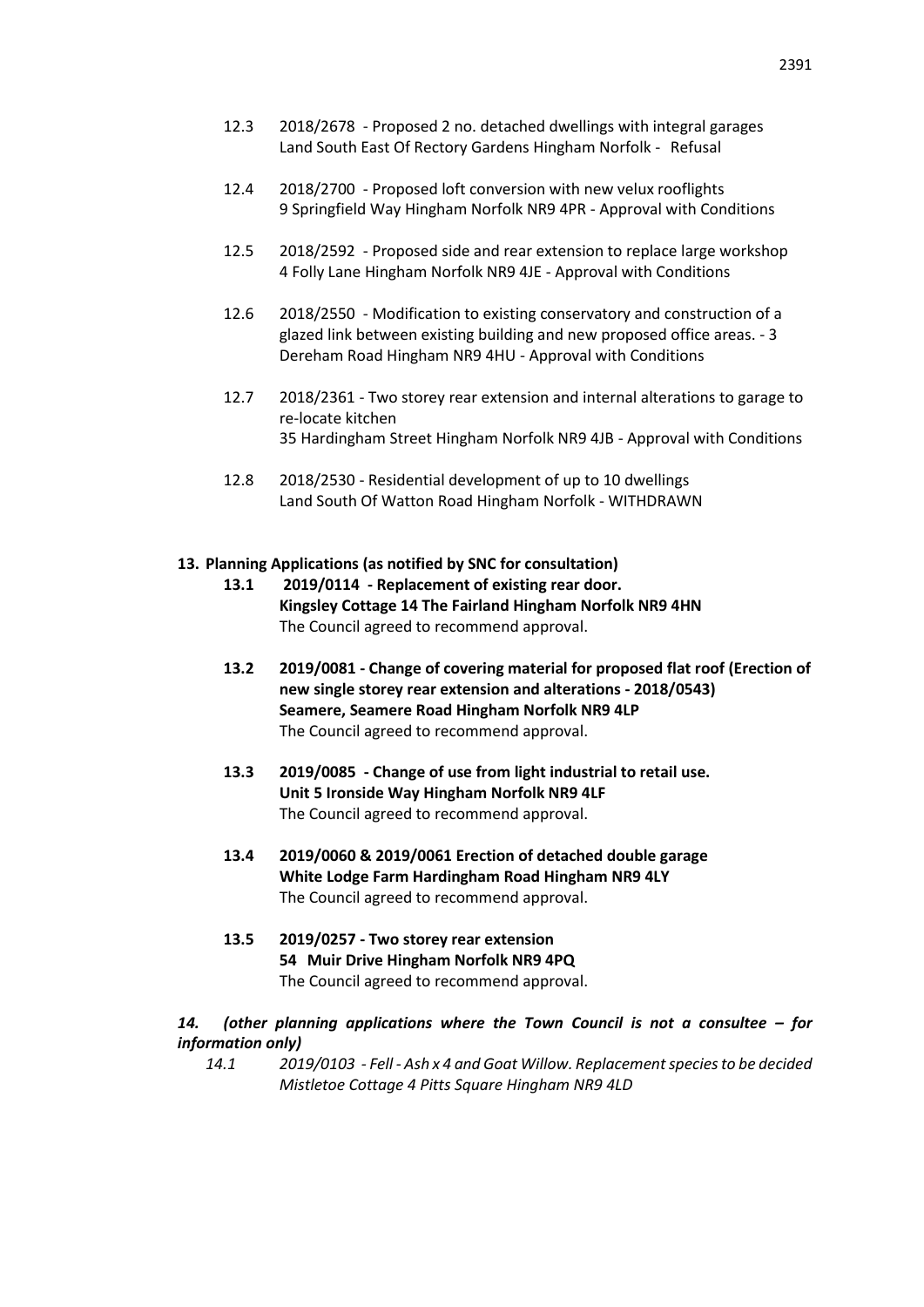#### **15 To receive any updates on/discuss the transfer of the public toilets**

The Clerk advised that as yet she had not received an updated version of the transfer documents to reflect the 30 year overage period as agreed by South Norfolk Council. SNC had undertaken a further drain survey, the results of which identified that "the foul drainage is restricted with hard scale particularly at the junctions where the WC's connect in to the main pipework, and there is a build up of debris/mud (20% crosssectional loss), that is interfering with flow through the drain and suspect that the latter is causing waste water/paper to slow down and build-up in the pipework. In this instance, to remove the risk of blockages, it is recommend descaling the pipework with rotary cutters and then high-pressure flushing the drains through to the main sewer to remove all obstructions". SNC advised the recommended work had been undertaken. The window in the gents' toilet had not yet been fixed and the "no smoking" signs not yet installed.

## **16 To discuss the proposal by Hingham Youth Café to secure funding and employ the services of a Youth Worker – via Hingham Town Council**

Dawny Christien representing Hingham Youth Café was invited to outline her proposals to the Council. She advised that running the Youth Café had become very time onerous and was now outside the scope of voluntary work and needed professionalising to ensure that the service is run within legal compliance to offer a safe environment for young people to access support. The Café has already provided support to many young people on a range of issues and would like to develop their work, in particular the support offered to 13-19 year olds. The Café has had referrals from other services, for example for young carers and have been successful in networking with other youth organisation in the county, having recruited more volunteer youth workers, with a variety of skills and interests. It is anticipated that a self-employed Youth Worker would be needed from term time only, for approximately 5 hours a week. Funding is available from external sources, and would be held by the Town Council. The Youth Worker would submit invoices to the Council for payment. This is a model used by other Town Council/Youth Cafes and provides a means for the Café to continue to operate should the volunteer workers decide to move on.

The Council agreed to support this initiative.

# **17 To receive and discuss the response from Norfolk County Council with regard to a resident's recent correspondence/ campaign for improvements to be made to the B1108 Norwich Road**

The response from the Highway engineer was forwarded to Cllrs prior to the meeting (as below). NCC highways stated they would not offer to meet (at this time) with the resident/Town Council regarding the matters raised. The Clerk advised County Cllr Dewsbury that the written response is unlikely to satisfy the resident and suggested that a meeting where the concerns could have been discussed and NCC's position be reiterated "face to face" my have had a greater impact. The Clerk advised that she will direct the resident to the County Councillor in future, regarding the issues they have raised. It was noted that flooding concerns and water runoff in relation to the Hops development were already being discussed by NCC and Abel Homes and that if NCC money was available for improvements, that the Fairland crossroads would be a higher priority.

#### Response from NCC Highways Engineer:

*"The County Councils statutory duty as Highway Authority is one of maintaining the existing highway asset. Whilst some improvements do of course take place, the vast majority are funded by Development under the Town & County planning Act or other external funding avenues. The Authority receives very little funding to implement highway improvements, those that are delivered are typically at locations with accident history and personal injuries, backed by statistics from Norfolk Constabulary.*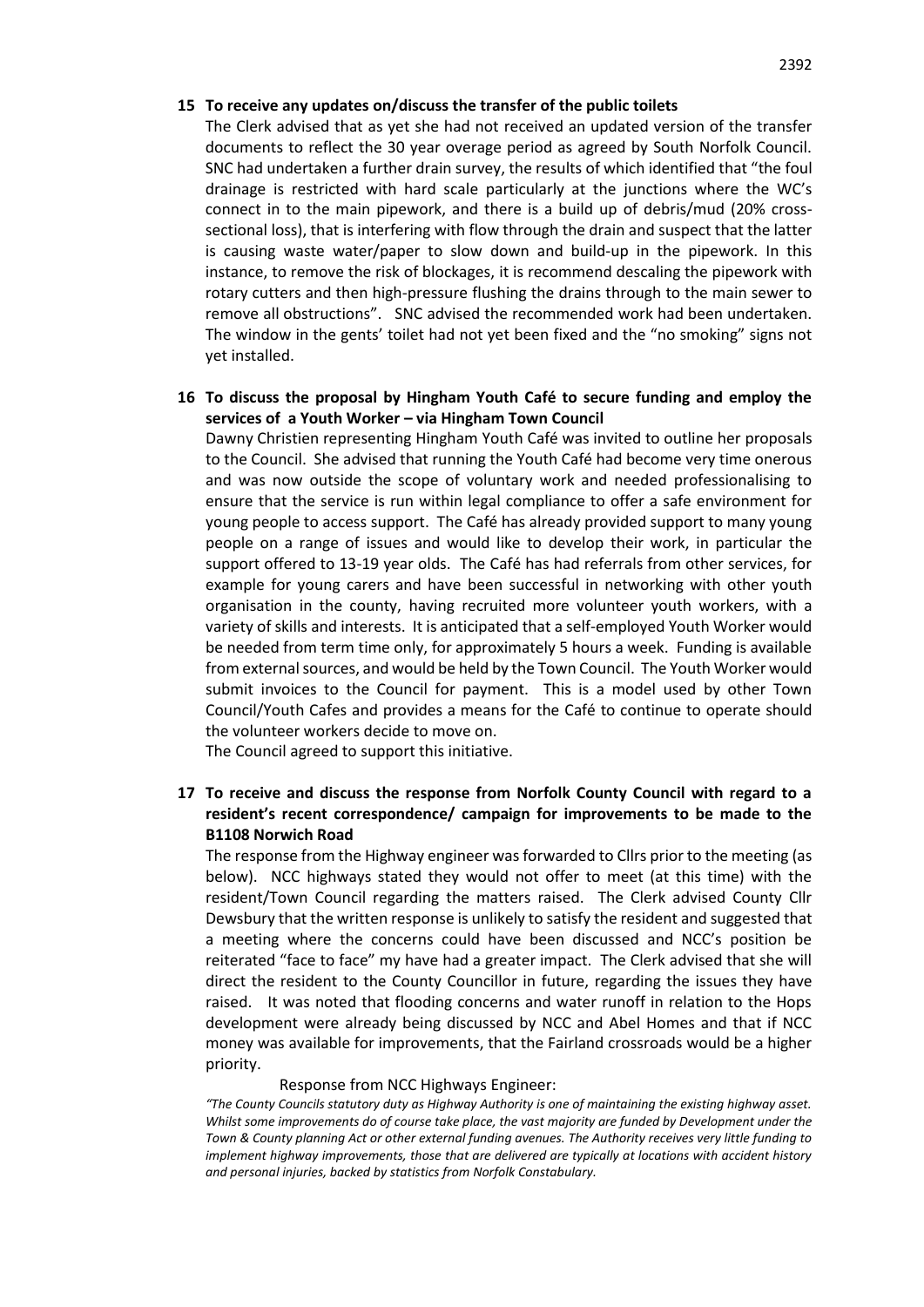*Norwich Road has a 30 speed limit in place, alongside the recently installed Vehicle Activated signage (VAS), which is also complemented by the Town Councils mobile SAM(VAS) unit. The pedestrian island installed as part of the Abels development also further enhances the urban feel of Norwich Road. We fully recognise that traffic speeds and volumes can be a sensitive issue, and whilst it is readily understood that some may perceive there to be a likelihood of accidents occurring on Norwich Road, there is in fact little tangible evidence to support this view. Personal injury records or accident data on this section of road is low, one of our considerations when establishing potential benefits and the related prioritisation of highway improvement funding.*

*The highway layout and boundaries of Norwich Road have long been established and whilst we accept that the pedestrian route to the Market Place, is such that it requires one to cross two or three times pending your destination, it is however born of the narrowing highway width at the bends into the Market Place. The County Council cannot implement a scheme to improve this due to property boundaries. The scale of infrastructure change in highway layout you describe in the attached document, is certainly not feasible under the current financial conditions the Authority is placed. Such change could only ever be considered under the planning process if development of land adjacent to Norwich Road came forward.*

*The approach to the Industrial estate, Ironside Way has adequate forward visibility and sight lines from the junction. However, perhaps we could review slow markings and junction warning signage.*

We have seen the latest traffic survey from the Police, however enforcement is for them to consider and *action as they see fit. Norwich Road is a mains distributor route and speeds are likely comparable to that of other B roads with a 30 speed limit restriction. The County Council has assisted implementation of soft traffic calming measures as described above, hard traffic calming is not something we would consider for this class of road.*

*Highway officers are investigating with a view to resolving the issue of vehicles passing the wrong side of the pedestrian island, an illegal manoeuvre but nonetheless likely to remain unless the bus-stop is relocated. Options are currently being assessed.*

*A further review of highway signage could be considered through our Parish Partnership initiative, a 50/50 funding arrangement with Parish Councils or perhaps the County Councillor could consider a contribution from her member's budget.*

*I am not aware of particular issues with flooding or standing water on Norwich Road but an inspection during or shortly after rainfall will take place to assess the reported splashing of the footway, catchment of highway water and functionality of the existing surface water system. The carriageway surface is typical for that of a Hot Rolled Asphalt pavement. A degree of wheel track rut formation can be expected on a pavement construction of its age, however is it comparable to other surfaces on the mains distributor network. All County roads are surface dressed at a time when skid resistance improvement and sealing of the surface reaches intervention, this is a national practice and also prolongs pavement life. The resurfacing Norwich Road could not be justified at the current time.*

*There are no forward plans to implement resurfacing or significant infrastructure change to Norwich Road, most of which described in your document are beyond the financial scope of the Authority maintenance budgets and cannot be justified. We can of course meet with the Town Council to discuss a minor highway signage review or enhancement to the current 30SL terminal signage. I trust this sums the County Councils position on the matters raised in your enquiry".*

## **18 Proposal to write to Norfolk County Council Highways to request "No Entry" markings to be painted on the road at Pottle's Alley**

Concerns were raised that it is a regular occurrence that vehicles are being driven the wrong way down Pottles Alley, therefore causing danger to pedestrians and drivers driving the right way – It was agreed to request (from NCC Highways) that a "No Entry" sign be painted on the road – (Fairland junction/Pottles Alley). County Cllr Dewsbury advised that money could be available from her member's budget to implement this.

### **19 To note the date of the District/Parish elections on 02 May 2019 and to circulate nomination packs**

Noted. Nomination packs were made available to all Cllrs present and will be forwarded to those who were not at the meeting.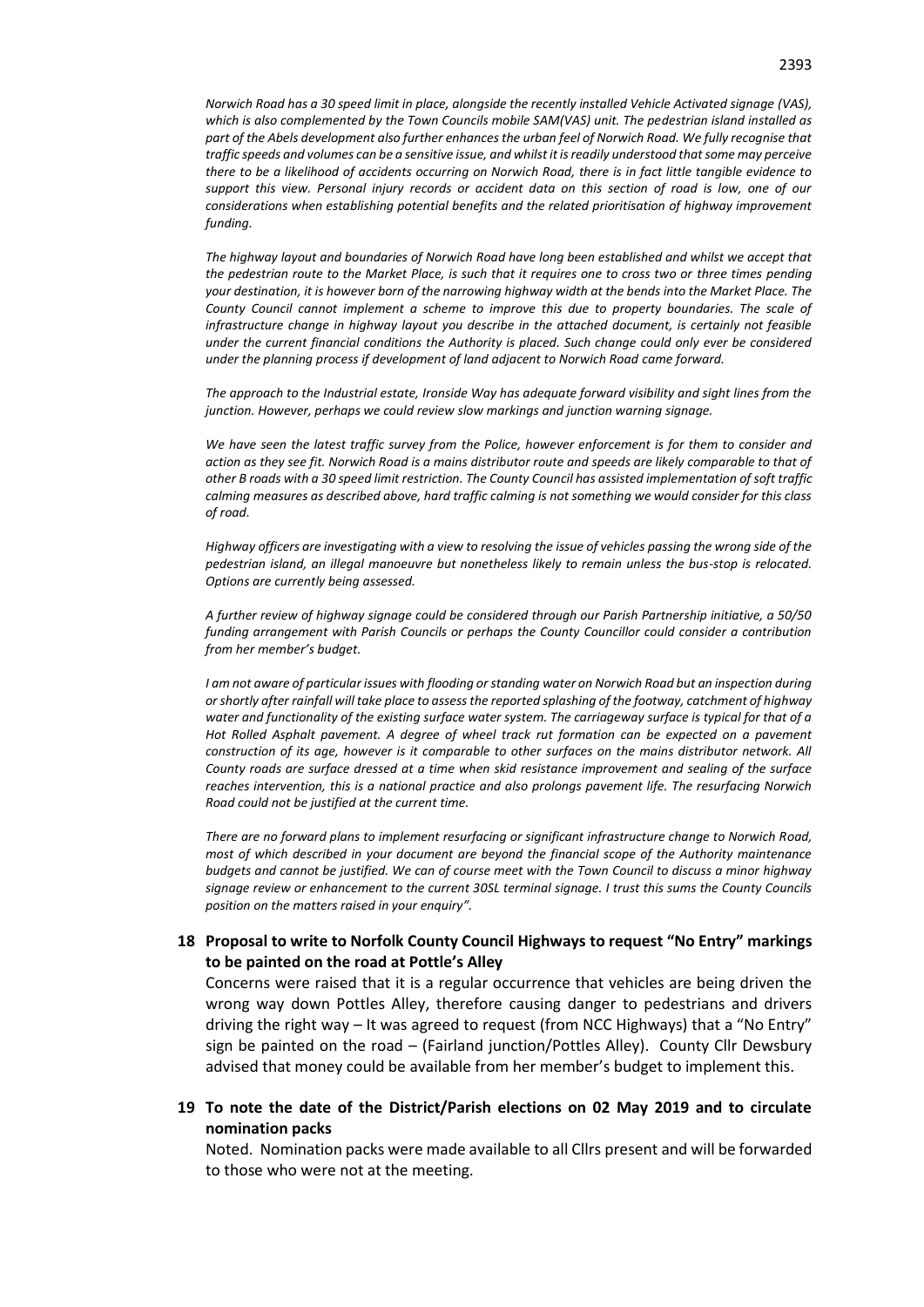**20 To note the date of the Annual Town Meeting on 16 April 2019** Noted.

### **FINANCE**

- **21 To agree the date of the next meeting of the Finance Committee (proposed date 19 March 2019).** Noted
- **22 To receive notification that national minimum wage will increase on 6 April 2019** A copy of the notification of increase to the minimum wage was forwarded to all Cllrs prior to the meeting.

| Year                      | 25 and over |       | 21 to 24 18 to 20 Under 18 |       | Apprentice |
|---------------------------|-------------|-------|----------------------------|-------|------------|
| April 2018 (current rate) | £7.83       | £7.38 | £5.90                      | £4.20 | £3.70      |
| <b>April 2019</b>         | £8.21       | £7.70 | £6.15                      | £4.35 | £3.90      |

## **23 Accounts for Payment**

The Clerk advised that the Community Car invoice (for the whole of 2017/18) had just been received and needed to be cross references with what had already been paid for 2017/18 – therefore the payment will be carried over and paid in March. The Accounts for Payment (as below) were agreed and the cheques signed.

| cheque no | <b>ACCOUNTS FOR PAYMENT 05 FEBRUARY 2019</b> |  |                               |                                                  |         |
|-----------|----------------------------------------------|--|-------------------------------|--------------------------------------------------|---------|
|           | <b>TOTAL</b>                                 |  | PAYEE                         | <b>DETAILS</b>                                   |         |
| 103904 £  | 876.88                                       |  | <b>D RAMM</b>                 | <b>WAGES</b>                                     |         |
|           |                                              |  |                               | CLEANING PRODUCTS (2.00)                         |         |
| 103905 £  | 869.60                                       |  | A DOE                         | <b>WAGES</b>                                     |         |
| 103906 £  | 787.64                                       |  | SOUTH NORFOLK COUNCIL         | DOG BIN EMPTYING 2015/16-2017/18 (FROM RESERVES) | £131.28 |
| 103907 £  | 626.48                                       |  | <b>EON</b>                    | <b>STREET LIGHT ENERGY</b>                       | 104.41  |
| 103908 £  | 294.19                                       |  | K AND M LIGHTING SERVICES LTD | MAINTENANCE CONTRACT                             | 49.03   |
| D/DEBIT   | £<br>40.64                                   |  | <b>NEST</b>                   | <b>PENSION</b>                                   |         |
| 103909 £  | 30.00                                        |  | HINGHAM METHODIST CHURCH      | <b>HALL HIRE</b>                                 |         |
| 103910 f  | 131.31                                       |  | <b>EUROFFICE</b>              | PAPER/ENVELOPES/SOAP                             | 21.88   |
| 103911 £  | 42.37                                        |  | <b>FIRST COPY</b>             | METERED PRINTING                                 | 7.06    |
| 103912 £  | 2,909.34                                     |  | <b>TTSR LTD</b>               | <b>GRASS CUTTING 4TH QTR</b>                     | 484.89  |
|           |                                              |  |                               |                                                  |         |
|           |                                              |  |                               |                                                  |         |
|           |                                              |  |                               |                                                  |         |
|           | £<br>6,608.45                                |  | <b>TOTAL</b>                  | <b>TOTAL VAT</b>                                 | £798.55 |
|           |                                              |  |                               |                                                  |         |

## **24 'Exclusion of the Press and Public under the Public Bodies (Admission to Meetings) Act 1960 to discuss the following matters:'**

It was agreed that the public be asked to leave to discuss the following agenda items as they are commercially sensitive and confidential.

## **25 To consider any tenders received for the grass cutting contract**

Four tenders were received and they were considered by the Council. It was agreed to award the grass cutting contract to the current contractor TTSR Ltd, (initially for one year).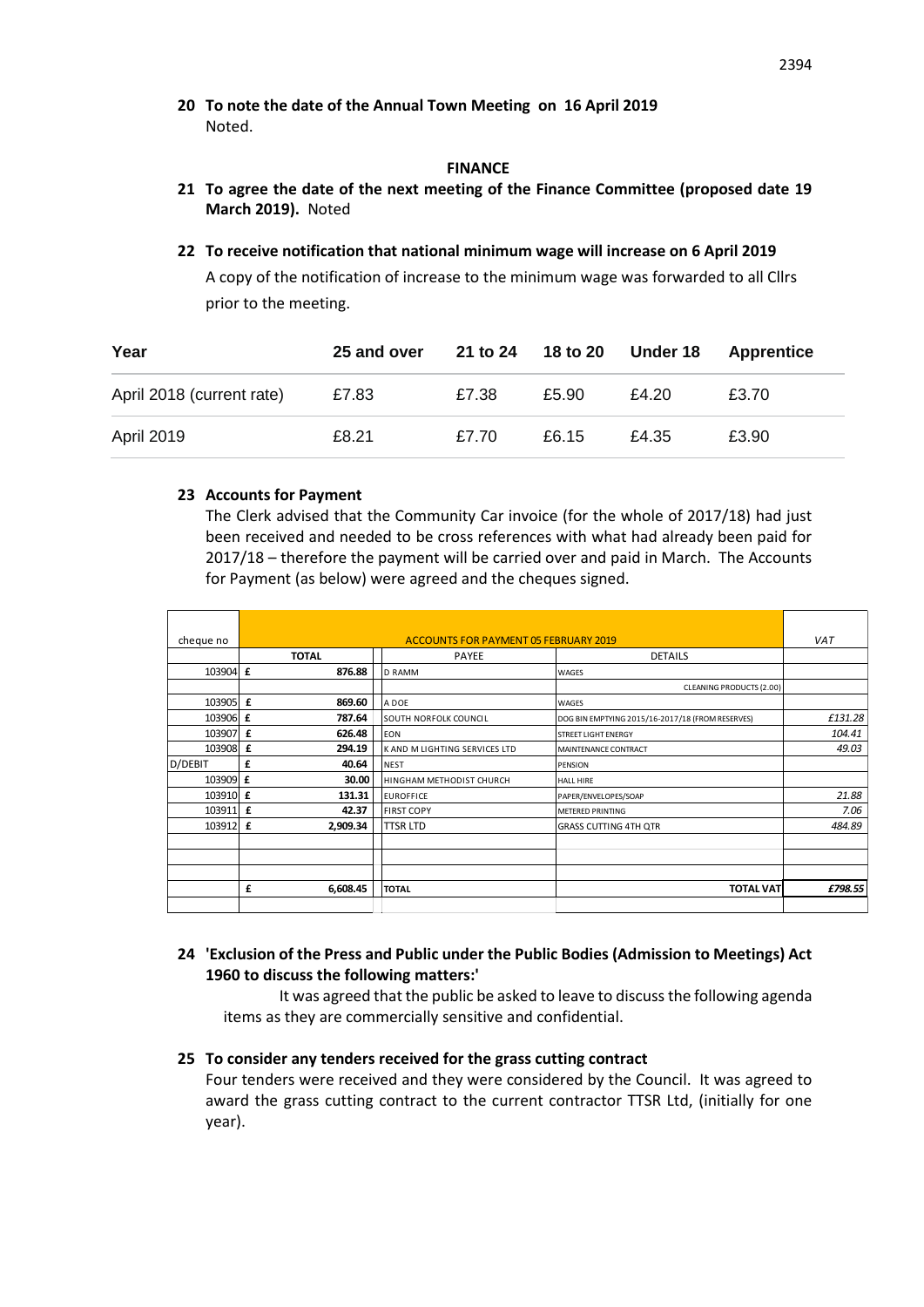## **26 To discuss the Insurance Claim against the Town Council**

The Clerk advised that the insurance company had recommended that the Council admit liability, as the Council minutes from March 2018 stated that the Council agreed to obtain advice and quotations to improve the surface of the (Lincoln Hall car park) access driveway.

The Council agreed for liability to be admitted.

The meeting ended at 9.10pm

Signed…………………………………………………………………………………..Chairman 05 March 2019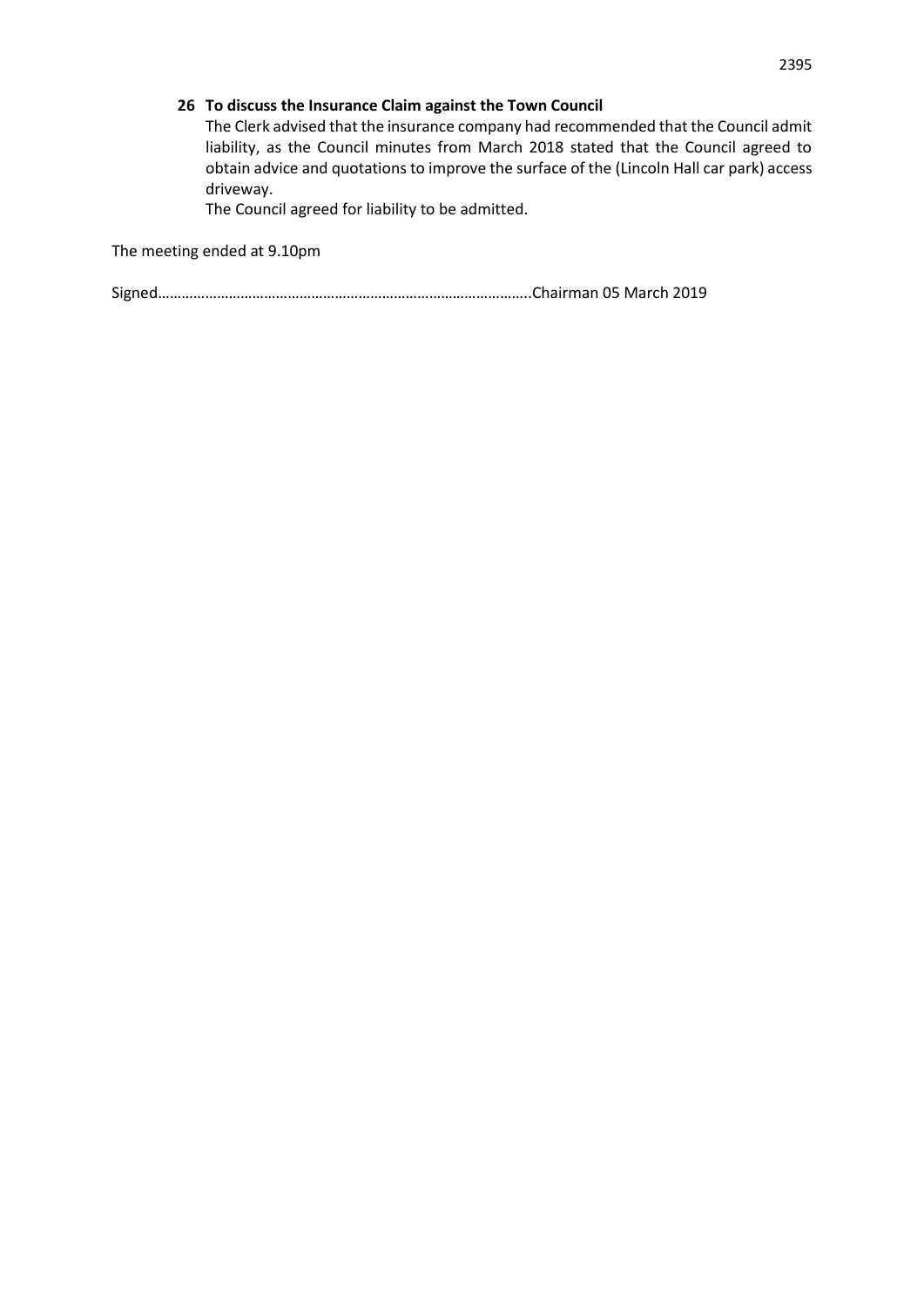| <b>MIN</b>                                                                                                                                                                                                                                                                                                                                                                                                                       | Update                                                                                                                                                                                                                                                                                                                                                                                                                                                                                                                                                                             |  |  |  |  |  |  |
|----------------------------------------------------------------------------------------------------------------------------------------------------------------------------------------------------------------------------------------------------------------------------------------------------------------------------------------------------------------------------------------------------------------------------------|------------------------------------------------------------------------------------------------------------------------------------------------------------------------------------------------------------------------------------------------------------------------------------------------------------------------------------------------------------------------------------------------------------------------------------------------------------------------------------------------------------------------------------------------------------------------------------|--|--|--|--|--|--|
|                                                                                                                                                                                                                                                                                                                                                                                                                                  | Matters Arising From the minutes of the meeting on 02 January 2019                                                                                                                                                                                                                                                                                                                                                                                                                                                                                                                 |  |  |  |  |  |  |
| 8.3.1                                                                                                                                                                                                                                                                                                                                                                                                                            | FOI request regarding cemetery (plot availability and cost of interments) - Response sent within statutory<br>time scales                                                                                                                                                                                                                                                                                                                                                                                                                                                          |  |  |  |  |  |  |
| 15                                                                                                                                                                                                                                                                                                                                                                                                                               | Anglian Water Improvement Notice - Cemetery - A quotation has been received from the plumber who<br>undertook the remedial work on the Fairland Standpipe - the quotation is for £65.00 - and the plumber has<br>been asked to undertake the work                                                                                                                                                                                                                                                                                                                                  |  |  |  |  |  |  |
| 19                                                                                                                                                                                                                                                                                                                                                                                                                               | The complete precept form has been sent to South Norfolk Council and an acknowledgement of receipt has<br>been received -                                                                                                                                                                                                                                                                                                                                                                                                                                                          |  |  |  |  |  |  |
|                                                                                                                                                                                                                                                                                                                                                                                                                                  | <b>Other Updates</b>                                                                                                                                                                                                                                                                                                                                                                                                                                                                                                                                                               |  |  |  |  |  |  |
|                                                                                                                                                                                                                                                                                                                                                                                                                                  | Permission has been given by the Lincoln Social Centre Committee to undertake resurfacing work within their boundary<br>as part of the larger project to resurface the access driveway serving the bowls club, library and Lincoln hall. The Clerk<br>to liaise with the Lincoln Hall and Contractor regarding suitable dates.                                                                                                                                                                                                                                                     |  |  |  |  |  |  |
| Laptop and software to be purchased                                                                                                                                                                                                                                                                                                                                                                                              |                                                                                                                                                                                                                                                                                                                                                                                                                                                                                                                                                                                    |  |  |  |  |  |  |
| History Centre Building – extract from the minutes has been sent to the History Centre representative                                                                                                                                                                                                                                                                                                                            |                                                                                                                                                                                                                                                                                                                                                                                                                                                                                                                                                                                    |  |  |  |  |  |  |
| Talley Alley Light - no further contact has been received from UK Power network with regard to supply to the light -<br>Cllr Dore has contacted UK Power Network again                                                                                                                                                                                                                                                           |                                                                                                                                                                                                                                                                                                                                                                                                                                                                                                                                                                                    |  |  |  |  |  |  |
| Refurbishment of the Skate Park - the Clerk to liaise with the chosen contractor regarding a start date, (who will be in<br>touch with proposed dates early in the new year)                                                                                                                                                                                                                                                     |                                                                                                                                                                                                                                                                                                                                                                                                                                                                                                                                                                                    |  |  |  |  |  |  |
| Church Wall - Church Street- Contact has been made with an individual who may be able to undertake this work, a site<br>meeting took place on 08.10.18. A quotation will be provided but the work will need to be carried out in warmer<br>weather - the builder has emailed the Clerk to advise that he will contact her to "discuss bricks". Quotation has now<br>been received and will be forwarded to the insurance company |                                                                                                                                                                                                                                                                                                                                                                                                                                                                                                                                                                                    |  |  |  |  |  |  |
| The new lighting columns have been installed – the supply transfer date is awaited from UK Power Networks – The<br>columns have been painted and the old columns removed.                                                                                                                                                                                                                                                        |                                                                                                                                                                                                                                                                                                                                                                                                                                                                                                                                                                                    |  |  |  |  |  |  |
| A quotation has now been supplied by the street lighting contractor to replace the street light on Hardingham Road -<br>this has been forwarded to the insurance company who have given the go ahead for the new column to be installed.<br>The Contractor has been asked to programme in the work.                                                                                                                              |                                                                                                                                                                                                                                                                                                                                                                                                                                                                                                                                                                                    |  |  |  |  |  |  |
| The application for the work to reduce the Churchyard Lime tree has been made to SNC - (Church permission also<br>required).                                                                                                                                                                                                                                                                                                     |                                                                                                                                                                                                                                                                                                                                                                                                                                                                                                                                                                                    |  |  |  |  |  |  |
|                                                                                                                                                                                                                                                                                                                                                                                                                                  | Dropped Kerbs - the white line work has been chased again - the Highway engineer has advised "There are currently<br>pressures on lining resource, mainly due to the additional funding the County Council received in November for<br>carriageway resurfacing works, most of which are being delivered between January and April. Those surfacing works<br>must have the lining reinstated, so this is a priority focus at present.<br>Routine lining refreshment, which Hardingham Street school area is included, will not likely be attended until at least<br>late February". |  |  |  |  |  |  |
|                                                                                                                                                                                                                                                                                                                                                                                                                                  |                                                                                                                                                                                                                                                                                                                                                                                                                                                                                                                                                                                    |  |  |  |  |  |  |